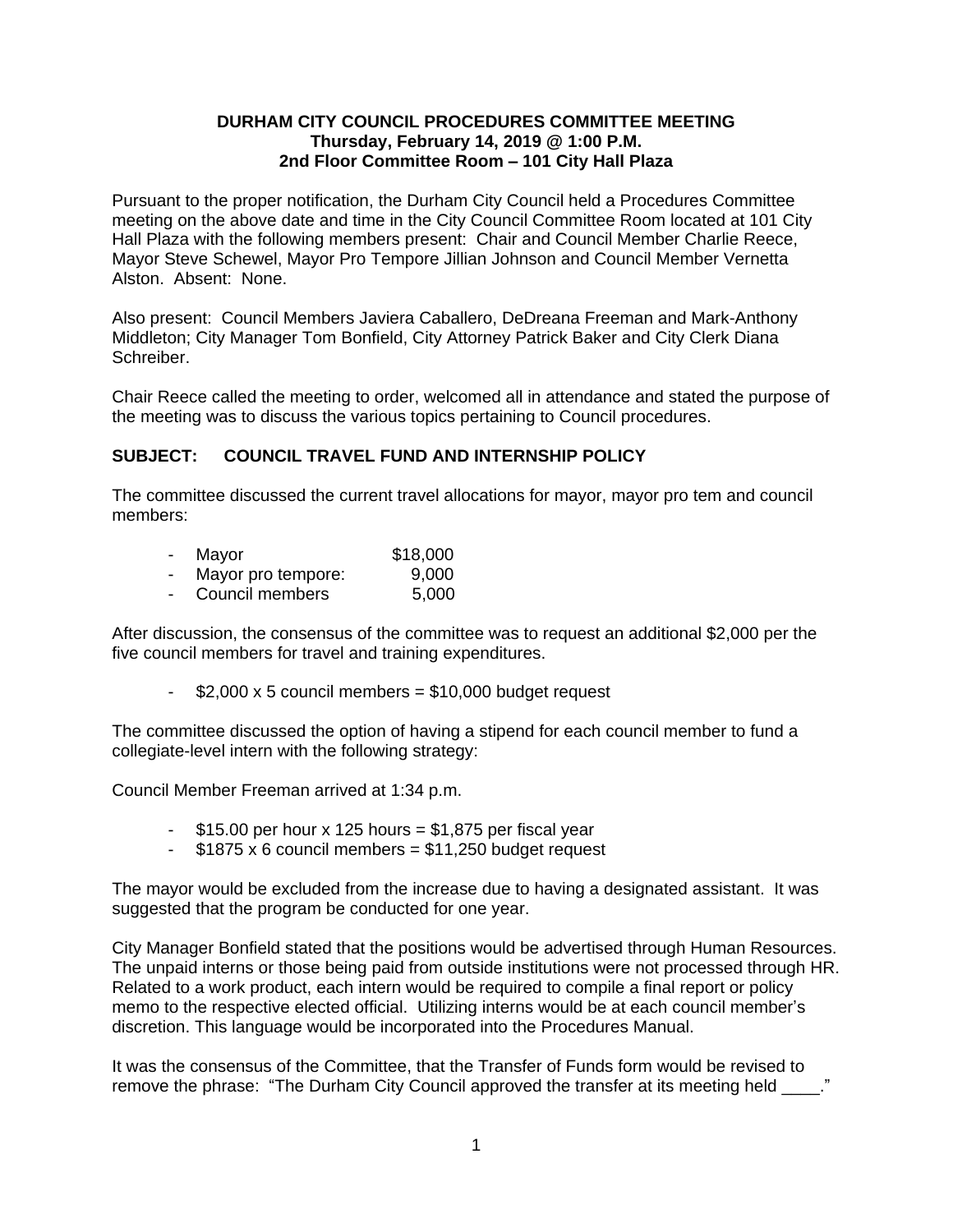The City Attorney's Office would update the new Travel Policy and remove the phrase from the Procedures Manual, page 52. The Procedures Manual needed to be updated in paper copy and its online version.

The revision to the Procedures Manual was requested to be placed on the March 7, 2019 Work Session agenda.

# **SUBJECT: PUBLIC COMMENT PERIOD AT COUNCIL WORK SESSIONS**

The current process for public speakers at work sessions involved filling out an on-line form to request to speak through the City Manager's Office ten days in advance of the work session, this was allowed for a maximum of six persons. The ten-day span provided staff time to review the speakers' concerns.

Chair Reece proposed additional four spaces for persons to comment the day of the work session, without the ten-day advance notice.

The Committee members discussed the number of minutes allowed for comment; the number of spots available at three minutes each, signing up ten days in advance and making four spots for same day sign-ups; expressed concerns about staff not having the opportunity to research matters in advance; and spoke to the desire for additional transparency, social equity and maintaining decorum.

It was noted that the Mayor, taking the prerogative of the chair, was allowed to approve speakers to address Council without the ten-day advanced notice.

Mayor Schewel suggested that if six people signed up to speak at the work session, they would be granted three minutes each and if there were ten speakers, two minutes would be granted; therefore, the allotted time would be adjusted from two to three minutes depending on the number of speakers.

City Manager Bonfield departed the meeting at 1:59 p.m.

Council Member Alston departed the meeting at 2:04 p.m.

Council Member Freeman departed the meeting at 2:06 p.m.

After discussion on speaker procedures, Chair Reece stated he would work with the City Attorney to formulate language for the 2 to 3-minute revision and place the item on an upcoming work session agenda.

#### **SUBJECT: GENDER ASSIGNMENT ON BOARD, COMMITTEE, COMMISSION APPLICATIONS**

It was the consensus of the Committee that the gender portion of the board, committee and commission application be replaced with a line or box to allow an applicant to self-describe their gender using the following prompt:

- Gender: